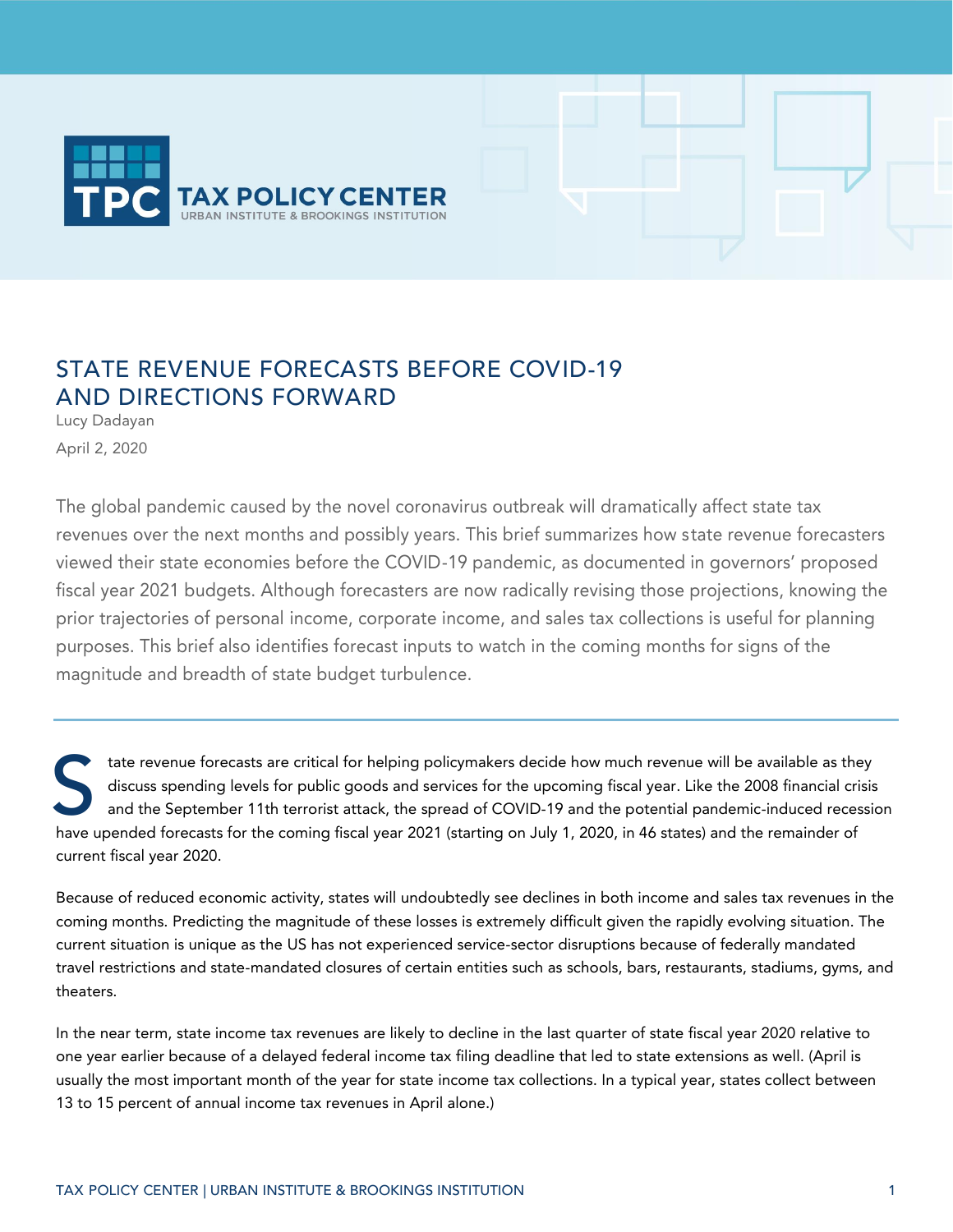Another area of concern is stock market declines and the consequent effects on estimated income tax payments. In March, the stock market experienced some of its worst drops in history. These declines will affect capital gains realizations, which in turn will affect quarterly estimated tax payments, especially in states such as California and New York, which acquire a large share of their tax revenue from high-income taxpayers. Some of these declines might be reversed if the stock market rebounds later in the year.

States that rely heavily on the oil and gas industry and the associated severance tax revenues (such as Alaska, Louisiana, New Mexico, North Dakota, Oklahoma, Texas, West Virginia, and Wyoming) will see further fiscal challenges because of steep declines in world oil prices.

Finally, it is unclear how the "real economy" will respond to drastic interest rate cuts and other steps by the Federal Reserve as well as additional actions Congress will likely take to stimulate the economy.

The remainder of this brief details what state revenue estimators expected at the time governors prepared their fiscal 2021 budgets in late fall or updated those forecasts in early winter. Notably, forecasters already expected tax revenue to grow more slowly in fiscal years 2020 and 2021 than in 2019 for all three major sources of taxes, despite overall positive economic performance across the states.

Table 1 shows year-over-year growth in actual revenue collections for fiscal year 2019 and in forecasted revenue collections for fiscal years 2020 and 2021 for personal income, corporate income, and sales taxes. Table 1 also provides the timing of the forecast (month and year) for each state, which provides insight into the information states had when they prepared revenue forecasts; more-recent forecasts indicate that states were able to incorporate newer information about the economy and tax revenue performance in recent months, but these forecasts did not capture the impact of COVID-19 on state budgets.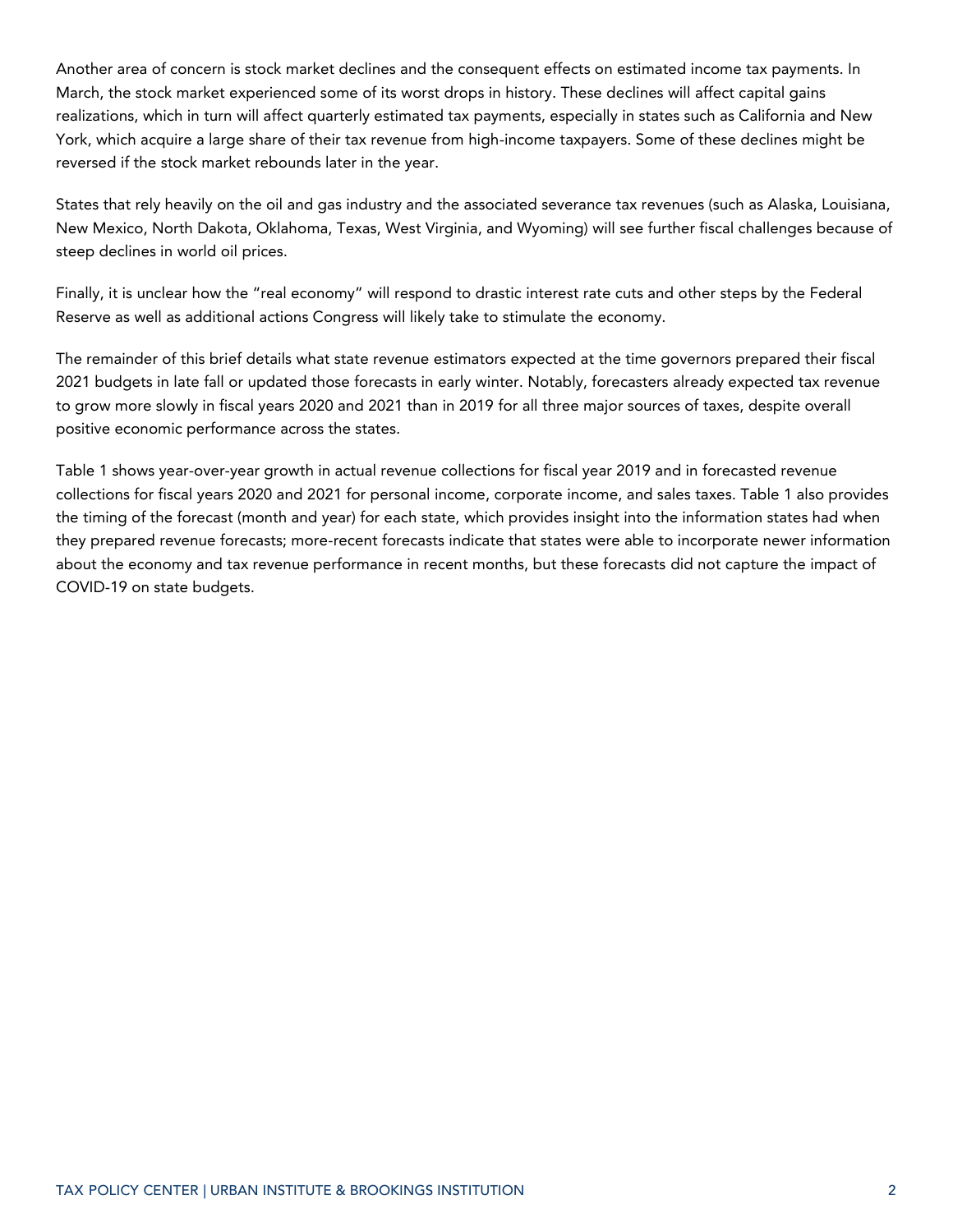#### TABLE 1

State Revenue Collections in Fiscal Year 2019 and Revenue Forecasts for FY 2020 and FY 2021 *Year-over-year percent change*

| <b>FY</b><br><b>FY</b><br><b>FY</b><br><b>FY</b><br><b>FY</b><br><b>FY</b><br>FY<br>FY<br><b>FY</b><br><b>State</b><br>month /<br>$2020 -$<br>$2019 -$<br>$2020 -$<br>$2019 -$<br>$2020 -$<br>$2018 -$<br>$2019 -$<br>$2018 -$<br>$2018 -$<br>year<br>19<br>21<br>20<br>21<br>19<br>20<br>21<br>20<br>19<br>actual<br>forecast<br>forecast<br>forecast<br>actual<br>forecast<br>actual<br>forecast<br>forecast<br>5.8<br>2.4<br>3.3<br>19.8<br>(3.7)<br>0.0<br>5.1<br>3.2<br>Median<br>4.6<br>$\overline{5.3}$<br>3.7<br>2.4<br>3.7<br>2.5<br>3.8<br>3.3<br><b>Total</b><br>21.4<br>1.8<br><b>NA</b><br><b>NA</b><br>17.6<br><b>NA</b><br><b>NA</b><br>Dec-19<br><b>NA</b><br>(4.0)<br>(7.4)<br><b>NA</b><br>Alaska<br>Oct-19<br>10.2<br>(0.0)<br>4.2<br>1.9<br>1.7<br>6.5<br>6.3<br>4.3<br>Arizona<br>37.8<br>39.5<br>3.0<br>5.1<br>(0.5)<br>2.8<br>(30.6)<br>(0.0)<br>2.0<br>4.4<br>Arkansas<br>May-19<br>5.9<br>3.9<br>2.7<br>1.2<br>10.3<br>10.8<br>4.6<br>6.2<br>0.2<br>California<br>Jan-20<br>8.8<br>3.4<br>5.4<br>17.6<br>(8.0)<br>(5.7)<br>5.1<br>4.4<br>3.2<br>Colorado<br>$Dec-19$<br>Jan-20<br>(2.8)<br>3.5<br>142.6<br>0.8<br>(1.8)<br>4.5<br>3.3<br>Connecticut<br>(10.5)<br>(1.1)<br>5.4<br>7.0<br>4.9<br>64.8<br>6.6<br>(9.5)<br><b>NA</b><br><b>NA</b><br><b>NA</b><br>Delaware<br>Dec-19<br>Jan-20<br><b>NA</b><br><b>NA</b><br>30.1<br>(9.9)<br>5.2<br>3.2<br>3.2<br>Florida<br><b>NA</b><br>0.4<br>5.1<br>Jan-20<br>4.6<br>$1.0$<br>2.9<br>26.6<br>10.8<br>9.1<br>3.2<br>4.2<br>Georgia<br>5.7<br>Jan-20<br>3.6<br>24.8<br>0.1<br>4.3<br>3.8<br>3.6<br>4.4<br>(4.1)<br>Hawaii<br>5.1<br>Idaho<br>Jan-20<br>(9.1)<br>7.4<br>5.1<br>18.6<br>(0.5)<br>4.0<br>7.2<br>6.5<br>Feb-20<br>8.9<br>(4.8)<br>3.6<br>18.9<br>7.8<br>(1.8)<br>3.4<br><b>Illinois</b><br>(2.6)<br>(0.0)<br>4.1<br>2.4<br>3.1<br>43.6<br>3.3<br>3.7<br>3.1<br>Indiana<br>Dec-19<br>(7.7)<br>(0.3)<br>4.2<br>3.5<br>5.9<br>3.4<br>$Dec-19$<br>0.1<br>25.0<br>3.2<br>lowa<br>1.8<br>(3.8)<br>11.3<br>4.1<br>4.5<br>2.2<br>0.7<br>2.3<br>Kansas<br><b>Nov-19</b><br>4.0<br>11.0<br>2.6<br>Dec-19<br>(1.3)<br>2.8<br>2.6<br>1.8<br>(16.5)<br>(5.6)<br>9.2<br>6.5<br>1.1<br>Kentucky<br>5.3<br>Dec-19<br>6.6<br>2.8<br>36.1<br>(14.0)<br>(2.5)<br>5.6<br>4.5<br>Maine<br>6.6<br>8.0<br>3.1<br>25.9<br>(2.1)<br>8.9<br>3.6<br>2.9<br>1.8<br>Maryland<br>Dec-19<br>4.2<br>5.3<br>1.9<br>5.3<br>2.5<br>Dec-19<br>19.8<br>(8.5)<br>4.7<br>5.3<br>Massachusetts<br>2.0<br>Jan-20<br>2.1<br>25.3<br>(5.8)<br>(1.3)<br>0.6<br>3.1<br>Michigan<br>(0.6)<br>(0.6)<br>4.8<br>5.3<br>0.7<br>3.2<br>Feb-20<br>8.0<br>26.2<br>(4.3)<br>(4.0)<br>5.7<br>2.9<br>Minnesota<br>3.9<br>2.3<br>12.5<br>(1.9)<br>5.3<br>1.2<br>Mississippi<br><b>Nov-19</b><br>0.0<br>(10.8)<br>1.1<br>3.4<br>Jan-20<br>(1.1)<br>2.4<br>1.6<br>14.0<br>1.8<br>Missouri<br>(7.7)<br>1.4<br>4.0<br>(1.3)<br>Jun-19<br>10.1<br>3.8<br>11.6<br>0.8<br><b>NA</b><br><b>NA</b><br>Montana<br>(11.1)<br><b>NA</b><br>Oct-19<br>7.8<br>5.1<br>35.1<br>3.5<br>2.2<br>Nebraska<br>2.8<br>(4.4)<br>(11.1)<br>7.4<br><b>NA</b><br><b>NA</b><br><b>NA</b><br><b>NA</b><br><b>NA</b><br><b>NA</b><br>8.1<br>6.1<br>3.4<br>Nevada<br>May-19<br>Feb-19<br>8.4<br>(8.4)<br>1.4<br>3.1<br>(1.3)<br>(2.0)<br><b>NA</b><br><b>NA</b><br><b>NA</b><br>New Hampshire<br>Feb-20<br>5.8<br>5.6<br>5.9<br>(3.3)<br>3.3<br>4.7<br>3.5<br>74.0<br>(1.7)<br>New Jersey<br>Dec-19<br>10.1<br>(2.9)<br>2.3<br>15.2<br>(69.2)<br>12.3<br>10.0<br>1.5<br><b>New Mexico</b><br>(54.7)<br>3.9<br>Feb-20<br>10.2<br>7.2<br>10.4<br>13.6<br>4.6<br>4.0<br>New York<br>(6.6)<br>10.3<br>3.9<br>Mar-19<br>5.2<br>(2.1)<br>12.4<br>(17.3)<br>6.3<br>5.6<br>5.2<br>4.6<br>North Carolina<br>5.9<br>Mar-19<br>3.0<br>3.2<br>(5.1)<br><b>NA</b><br>4.2<br>Ohio<br><b>NA</b><br>2.8<br>0.9<br>Feb-20<br>9.1<br>15.4<br>2.7<br>25.4<br>29.1<br>3.1<br>1.2<br>1.2<br>Oklahoma<br>(20.2)<br>10.9<br>(11.2)<br>13.2<br>(19.8)<br>(20.4)<br><b>NA</b><br>Feb-20<br>11.4<br><b>NA</b><br><b>NA</b><br>Oregon<br>5.2<br>3.8<br>6.9<br>4.5<br>3.5<br><b>Nov-19</b><br>4.9<br>18.0<br>1.9<br>3.6<br>Pennsylvania<br>3.7<br>Nov-19<br>3.6<br>3.4<br>12.1<br>(4.4)<br>3.6<br>6.5<br>5.9<br>4.0<br>Rhode Island<br>7.2<br>4.8<br>4.4<br>31.7<br>(10.1)<br>5.0<br>7.3<br>4.5<br>Feb-20<br>(0.0)<br>South Carolina<br>Feb-20<br><b>NA</b><br>27.9<br>(16.7)<br>3.7<br>5.5<br>South Dakota<br><b>NA</b><br><b>NA</b><br>3.6<br>1.6<br>(34.0)<br>(44.0)<br>3.5<br>5.7<br>4.0<br>3.3<br>Jan-20<br>(17.1)<br>7.1<br>5.1<br>Tennessee<br><b>NA</b><br><b>NA</b><br>6.5<br>4.8<br>3.4<br>Texas<br>$Oct-19$<br><b>NA</b><br><b>NA</b><br><b>NA</b><br><b>NA</b><br>Utah<br>8.0<br>6.5<br>6.2<br>16.3<br>2.4<br>4.8<br>5.1<br>4.6<br><b>Nov-19</b><br>(16.3)<br>Jan-20<br>5.2<br>2.1<br>39.3<br>(19.2)<br>3.7<br>Vermont<br>1.7<br>(12.3)<br>7.0<br>3.0<br>7.9<br>(0.8)<br>6.9<br>9.5<br>$3.6\,$<br>2.6<br>Virginia<br>Nov-19<br>2.2<br>5.7<br>6.0<br><b>NA</b><br><b>NA</b><br><b>NA</b><br>2.3<br>Nov-19<br><b>NA</b><br><b>NA</b><br><b>NA</b><br>8.6<br>6.0<br>Washington<br>9.2<br>2.8<br>79.9<br>5.5<br>9.9<br>West Virginia<br>Jan-20<br>0.1<br>(30.8)<br>1.5<br>2.3 |           |        | <b>Personal Income Tax</b><br><b>Forecast</b> |       |     | <b>Corporate Income Tax</b> |      |     | <b>Sales Tax</b> |     |     |
|--------------------------------------------------------------------------------------------------------------------------------------------------------------------------------------------------------------------------------------------------------------------------------------------------------------------------------------------------------------------------------------------------------------------------------------------------------------------------------------------------------------------------------------------------------------------------------------------------------------------------------------------------------------------------------------------------------------------------------------------------------------------------------------------------------------------------------------------------------------------------------------------------------------------------------------------------------------------------------------------------------------------------------------------------------------------------------------------------------------------------------------------------------------------------------------------------------------------------------------------------------------------------------------------------------------------------------------------------------------------------------------------------------------------------------------------------------------------------------------------------------------------------------------------------------------------------------------------------------------------------------------------------------------------------------------------------------------------------------------------------------------------------------------------------------------------------------------------------------------------------------------------------------------------------------------------------------------------------------------------------------------------------------------------------------------------------------------------------------------------------------------------------------------------------------------------------------------------------------------------------------------------------------------------------------------------------------------------------------------------------------------------------------------------------------------------------------------------------------------------------------------------------------------------------------------------------------------------------------------------------------------------------------------------------------------------------------------------------------------------------------------------------------------------------------------------------------------------------------------------------------------------------------------------------------------------------------------------------------------------------------------------------------------------------------------------------------------------------------------------------------------------------------------------------------------------------------------------------------------------------------------------------------------------------------------------------------------------------------------------------------------------------------------------------------------------------------------------------------------------------------------------------------------------------------------------------------------------------------------------------------------------------------------------------------------------------------------------------------------------------------------------------------------------------------------------------------------------------------------------------------------------------------------------------------------------------------------------------------------------------------------------------------------------------------------------------------------------------------------------------------------------------------------------------------------------------------------------------------------------------------------------------------------------------------------------------------------------------------------------------------------------------------------------------------------------------------------------------------------------------------------------------------------------------------------------------------------------------------------------------------------------------------------------------------------------------------------------------------------------------------------------------------------------------------------------------------------------------------------------------------------------------------------------------------------------------------------------------------------------------------------------------------------------------------------------------------------------------------------------------------------------------------|-----------|--------|-----------------------------------------------|-------|-----|-----------------------------|------|-----|------------------|-----|-----|
|                                                                                                                                                                                                                                                                                                                                                                                                                                                                                                                                                                                                                                                                                                                                                                                                                                                                                                                                                                                                                                                                                                                                                                                                                                                                                                                                                                                                                                                                                                                                                                                                                                                                                                                                                                                                                                                                                                                                                                                                                                                                                                                                                                                                                                                                                                                                                                                                                                                                                                                                                                                                                                                                                                                                                                                                                                                                                                                                                                                                                                                                                                                                                                                                                                                                                                                                                                                                                                                                                                                                                                                                                                                                                                                                                                                                                                                                                                                                                                                                                                                                                                                                                                                                                                                                                                                                                                                                                                                                                                                                                                                                                                                                                                                                                                                                                                                                                                                                                                                                                                                                                                                                                        |           |        |                                               |       |     |                             |      |     |                  |     |     |
|                                                                                                                                                                                                                                                                                                                                                                                                                                                                                                                                                                                                                                                                                                                                                                                                                                                                                                                                                                                                                                                                                                                                                                                                                                                                                                                                                                                                                                                                                                                                                                                                                                                                                                                                                                                                                                                                                                                                                                                                                                                                                                                                                                                                                                                                                                                                                                                                                                                                                                                                                                                                                                                                                                                                                                                                                                                                                                                                                                                                                                                                                                                                                                                                                                                                                                                                                                                                                                                                                                                                                                                                                                                                                                                                                                                                                                                                                                                                                                                                                                                                                                                                                                                                                                                                                                                                                                                                                                                                                                                                                                                                                                                                                                                                                                                                                                                                                                                                                                                                                                                                                                                                                        |           |        |                                               |       |     |                             |      |     |                  |     |     |
|                                                                                                                                                                                                                                                                                                                                                                                                                                                                                                                                                                                                                                                                                                                                                                                                                                                                                                                                                                                                                                                                                                                                                                                                                                                                                                                                                                                                                                                                                                                                                                                                                                                                                                                                                                                                                                                                                                                                                                                                                                                                                                                                                                                                                                                                                                                                                                                                                                                                                                                                                                                                                                                                                                                                                                                                                                                                                                                                                                                                                                                                                                                                                                                                                                                                                                                                                                                                                                                                                                                                                                                                                                                                                                                                                                                                                                                                                                                                                                                                                                                                                                                                                                                                                                                                                                                                                                                                                                                                                                                                                                                                                                                                                                                                                                                                                                                                                                                                                                                                                                                                                                                                                        |           |        |                                               |       |     |                             |      |     |                  |     |     |
|                                                                                                                                                                                                                                                                                                                                                                                                                                                                                                                                                                                                                                                                                                                                                                                                                                                                                                                                                                                                                                                                                                                                                                                                                                                                                                                                                                                                                                                                                                                                                                                                                                                                                                                                                                                                                                                                                                                                                                                                                                                                                                                                                                                                                                                                                                                                                                                                                                                                                                                                                                                                                                                                                                                                                                                                                                                                                                                                                                                                                                                                                                                                                                                                                                                                                                                                                                                                                                                                                                                                                                                                                                                                                                                                                                                                                                                                                                                                                                                                                                                                                                                                                                                                                                                                                                                                                                                                                                                                                                                                                                                                                                                                                                                                                                                                                                                                                                                                                                                                                                                                                                                                                        |           |        |                                               |       |     |                             |      |     |                  |     |     |
|                                                                                                                                                                                                                                                                                                                                                                                                                                                                                                                                                                                                                                                                                                                                                                                                                                                                                                                                                                                                                                                                                                                                                                                                                                                                                                                                                                                                                                                                                                                                                                                                                                                                                                                                                                                                                                                                                                                                                                                                                                                                                                                                                                                                                                                                                                                                                                                                                                                                                                                                                                                                                                                                                                                                                                                                                                                                                                                                                                                                                                                                                                                                                                                                                                                                                                                                                                                                                                                                                                                                                                                                                                                                                                                                                                                                                                                                                                                                                                                                                                                                                                                                                                                                                                                                                                                                                                                                                                                                                                                                                                                                                                                                                                                                                                                                                                                                                                                                                                                                                                                                                                                                                        |           |        |                                               |       |     |                             |      |     |                  |     |     |
|                                                                                                                                                                                                                                                                                                                                                                                                                                                                                                                                                                                                                                                                                                                                                                                                                                                                                                                                                                                                                                                                                                                                                                                                                                                                                                                                                                                                                                                                                                                                                                                                                                                                                                                                                                                                                                                                                                                                                                                                                                                                                                                                                                                                                                                                                                                                                                                                                                                                                                                                                                                                                                                                                                                                                                                                                                                                                                                                                                                                                                                                                                                                                                                                                                                                                                                                                                                                                                                                                                                                                                                                                                                                                                                                                                                                                                                                                                                                                                                                                                                                                                                                                                                                                                                                                                                                                                                                                                                                                                                                                                                                                                                                                                                                                                                                                                                                                                                                                                                                                                                                                                                                                        |           |        |                                               |       |     |                             |      |     |                  |     |     |
|                                                                                                                                                                                                                                                                                                                                                                                                                                                                                                                                                                                                                                                                                                                                                                                                                                                                                                                                                                                                                                                                                                                                                                                                                                                                                                                                                                                                                                                                                                                                                                                                                                                                                                                                                                                                                                                                                                                                                                                                                                                                                                                                                                                                                                                                                                                                                                                                                                                                                                                                                                                                                                                                                                                                                                                                                                                                                                                                                                                                                                                                                                                                                                                                                                                                                                                                                                                                                                                                                                                                                                                                                                                                                                                                                                                                                                                                                                                                                                                                                                                                                                                                                                                                                                                                                                                                                                                                                                                                                                                                                                                                                                                                                                                                                                                                                                                                                                                                                                                                                                                                                                                                                        |           |        |                                               |       |     |                             |      |     |                  |     |     |
|                                                                                                                                                                                                                                                                                                                                                                                                                                                                                                                                                                                                                                                                                                                                                                                                                                                                                                                                                                                                                                                                                                                                                                                                                                                                                                                                                                                                                                                                                                                                                                                                                                                                                                                                                                                                                                                                                                                                                                                                                                                                                                                                                                                                                                                                                                                                                                                                                                                                                                                                                                                                                                                                                                                                                                                                                                                                                                                                                                                                                                                                                                                                                                                                                                                                                                                                                                                                                                                                                                                                                                                                                                                                                                                                                                                                                                                                                                                                                                                                                                                                                                                                                                                                                                                                                                                                                                                                                                                                                                                                                                                                                                                                                                                                                                                                                                                                                                                                                                                                                                                                                                                                                        |           |        |                                               |       |     |                             |      |     |                  |     |     |
|                                                                                                                                                                                                                                                                                                                                                                                                                                                                                                                                                                                                                                                                                                                                                                                                                                                                                                                                                                                                                                                                                                                                                                                                                                                                                                                                                                                                                                                                                                                                                                                                                                                                                                                                                                                                                                                                                                                                                                                                                                                                                                                                                                                                                                                                                                                                                                                                                                                                                                                                                                                                                                                                                                                                                                                                                                                                                                                                                                                                                                                                                                                                                                                                                                                                                                                                                                                                                                                                                                                                                                                                                                                                                                                                                                                                                                                                                                                                                                                                                                                                                                                                                                                                                                                                                                                                                                                                                                                                                                                                                                                                                                                                                                                                                                                                                                                                                                                                                                                                                                                                                                                                                        |           |        |                                               |       |     |                             |      |     |                  |     |     |
|                                                                                                                                                                                                                                                                                                                                                                                                                                                                                                                                                                                                                                                                                                                                                                                                                                                                                                                                                                                                                                                                                                                                                                                                                                                                                                                                                                                                                                                                                                                                                                                                                                                                                                                                                                                                                                                                                                                                                                                                                                                                                                                                                                                                                                                                                                                                                                                                                                                                                                                                                                                                                                                                                                                                                                                                                                                                                                                                                                                                                                                                                                                                                                                                                                                                                                                                                                                                                                                                                                                                                                                                                                                                                                                                                                                                                                                                                                                                                                                                                                                                                                                                                                                                                                                                                                                                                                                                                                                                                                                                                                                                                                                                                                                                                                                                                                                                                                                                                                                                                                                                                                                                                        |           |        |                                               |       |     |                             |      |     |                  |     |     |
|                                                                                                                                                                                                                                                                                                                                                                                                                                                                                                                                                                                                                                                                                                                                                                                                                                                                                                                                                                                                                                                                                                                                                                                                                                                                                                                                                                                                                                                                                                                                                                                                                                                                                                                                                                                                                                                                                                                                                                                                                                                                                                                                                                                                                                                                                                                                                                                                                                                                                                                                                                                                                                                                                                                                                                                                                                                                                                                                                                                                                                                                                                                                                                                                                                                                                                                                                                                                                                                                                                                                                                                                                                                                                                                                                                                                                                                                                                                                                                                                                                                                                                                                                                                                                                                                                                                                                                                                                                                                                                                                                                                                                                                                                                                                                                                                                                                                                                                                                                                                                                                                                                                                                        |           |        |                                               |       |     |                             |      |     |                  |     |     |
|                                                                                                                                                                                                                                                                                                                                                                                                                                                                                                                                                                                                                                                                                                                                                                                                                                                                                                                                                                                                                                                                                                                                                                                                                                                                                                                                                                                                                                                                                                                                                                                                                                                                                                                                                                                                                                                                                                                                                                                                                                                                                                                                                                                                                                                                                                                                                                                                                                                                                                                                                                                                                                                                                                                                                                                                                                                                                                                                                                                                                                                                                                                                                                                                                                                                                                                                                                                                                                                                                                                                                                                                                                                                                                                                                                                                                                                                                                                                                                                                                                                                                                                                                                                                                                                                                                                                                                                                                                                                                                                                                                                                                                                                                                                                                                                                                                                                                                                                                                                                                                                                                                                                                        |           |        |                                               |       |     |                             |      |     |                  |     |     |
|                                                                                                                                                                                                                                                                                                                                                                                                                                                                                                                                                                                                                                                                                                                                                                                                                                                                                                                                                                                                                                                                                                                                                                                                                                                                                                                                                                                                                                                                                                                                                                                                                                                                                                                                                                                                                                                                                                                                                                                                                                                                                                                                                                                                                                                                                                                                                                                                                                                                                                                                                                                                                                                                                                                                                                                                                                                                                                                                                                                                                                                                                                                                                                                                                                                                                                                                                                                                                                                                                                                                                                                                                                                                                                                                                                                                                                                                                                                                                                                                                                                                                                                                                                                                                                                                                                                                                                                                                                                                                                                                                                                                                                                                                                                                                                                                                                                                                                                                                                                                                                                                                                                                                        |           |        |                                               |       |     |                             |      |     |                  |     |     |
|                                                                                                                                                                                                                                                                                                                                                                                                                                                                                                                                                                                                                                                                                                                                                                                                                                                                                                                                                                                                                                                                                                                                                                                                                                                                                                                                                                                                                                                                                                                                                                                                                                                                                                                                                                                                                                                                                                                                                                                                                                                                                                                                                                                                                                                                                                                                                                                                                                                                                                                                                                                                                                                                                                                                                                                                                                                                                                                                                                                                                                                                                                                                                                                                                                                                                                                                                                                                                                                                                                                                                                                                                                                                                                                                                                                                                                                                                                                                                                                                                                                                                                                                                                                                                                                                                                                                                                                                                                                                                                                                                                                                                                                                                                                                                                                                                                                                                                                                                                                                                                                                                                                                                        |           |        |                                               |       |     |                             |      |     |                  |     |     |
|                                                                                                                                                                                                                                                                                                                                                                                                                                                                                                                                                                                                                                                                                                                                                                                                                                                                                                                                                                                                                                                                                                                                                                                                                                                                                                                                                                                                                                                                                                                                                                                                                                                                                                                                                                                                                                                                                                                                                                                                                                                                                                                                                                                                                                                                                                                                                                                                                                                                                                                                                                                                                                                                                                                                                                                                                                                                                                                                                                                                                                                                                                                                                                                                                                                                                                                                                                                                                                                                                                                                                                                                                                                                                                                                                                                                                                                                                                                                                                                                                                                                                                                                                                                                                                                                                                                                                                                                                                                                                                                                                                                                                                                                                                                                                                                                                                                                                                                                                                                                                                                                                                                                                        |           |        |                                               |       |     |                             |      |     |                  |     |     |
|                                                                                                                                                                                                                                                                                                                                                                                                                                                                                                                                                                                                                                                                                                                                                                                                                                                                                                                                                                                                                                                                                                                                                                                                                                                                                                                                                                                                                                                                                                                                                                                                                                                                                                                                                                                                                                                                                                                                                                                                                                                                                                                                                                                                                                                                                                                                                                                                                                                                                                                                                                                                                                                                                                                                                                                                                                                                                                                                                                                                                                                                                                                                                                                                                                                                                                                                                                                                                                                                                                                                                                                                                                                                                                                                                                                                                                                                                                                                                                                                                                                                                                                                                                                                                                                                                                                                                                                                                                                                                                                                                                                                                                                                                                                                                                                                                                                                                                                                                                                                                                                                                                                                                        |           |        |                                               |       |     |                             |      |     |                  |     |     |
|                                                                                                                                                                                                                                                                                                                                                                                                                                                                                                                                                                                                                                                                                                                                                                                                                                                                                                                                                                                                                                                                                                                                                                                                                                                                                                                                                                                                                                                                                                                                                                                                                                                                                                                                                                                                                                                                                                                                                                                                                                                                                                                                                                                                                                                                                                                                                                                                                                                                                                                                                                                                                                                                                                                                                                                                                                                                                                                                                                                                                                                                                                                                                                                                                                                                                                                                                                                                                                                                                                                                                                                                                                                                                                                                                                                                                                                                                                                                                                                                                                                                                                                                                                                                                                                                                                                                                                                                                                                                                                                                                                                                                                                                                                                                                                                                                                                                                                                                                                                                                                                                                                                                                        |           |        |                                               |       |     |                             |      |     |                  |     |     |
|                                                                                                                                                                                                                                                                                                                                                                                                                                                                                                                                                                                                                                                                                                                                                                                                                                                                                                                                                                                                                                                                                                                                                                                                                                                                                                                                                                                                                                                                                                                                                                                                                                                                                                                                                                                                                                                                                                                                                                                                                                                                                                                                                                                                                                                                                                                                                                                                                                                                                                                                                                                                                                                                                                                                                                                                                                                                                                                                                                                                                                                                                                                                                                                                                                                                                                                                                                                                                                                                                                                                                                                                                                                                                                                                                                                                                                                                                                                                                                                                                                                                                                                                                                                                                                                                                                                                                                                                                                                                                                                                                                                                                                                                                                                                                                                                                                                                                                                                                                                                                                                                                                                                                        |           |        |                                               |       |     |                             |      |     |                  |     |     |
|                                                                                                                                                                                                                                                                                                                                                                                                                                                                                                                                                                                                                                                                                                                                                                                                                                                                                                                                                                                                                                                                                                                                                                                                                                                                                                                                                                                                                                                                                                                                                                                                                                                                                                                                                                                                                                                                                                                                                                                                                                                                                                                                                                                                                                                                                                                                                                                                                                                                                                                                                                                                                                                                                                                                                                                                                                                                                                                                                                                                                                                                                                                                                                                                                                                                                                                                                                                                                                                                                                                                                                                                                                                                                                                                                                                                                                                                                                                                                                                                                                                                                                                                                                                                                                                                                                                                                                                                                                                                                                                                                                                                                                                                                                                                                                                                                                                                                                                                                                                                                                                                                                                                                        |           |        |                                               |       |     |                             |      |     |                  |     |     |
|                                                                                                                                                                                                                                                                                                                                                                                                                                                                                                                                                                                                                                                                                                                                                                                                                                                                                                                                                                                                                                                                                                                                                                                                                                                                                                                                                                                                                                                                                                                                                                                                                                                                                                                                                                                                                                                                                                                                                                                                                                                                                                                                                                                                                                                                                                                                                                                                                                                                                                                                                                                                                                                                                                                                                                                                                                                                                                                                                                                                                                                                                                                                                                                                                                                                                                                                                                                                                                                                                                                                                                                                                                                                                                                                                                                                                                                                                                                                                                                                                                                                                                                                                                                                                                                                                                                                                                                                                                                                                                                                                                                                                                                                                                                                                                                                                                                                                                                                                                                                                                                                                                                                                        |           |        |                                               |       |     |                             |      |     |                  |     |     |
|                                                                                                                                                                                                                                                                                                                                                                                                                                                                                                                                                                                                                                                                                                                                                                                                                                                                                                                                                                                                                                                                                                                                                                                                                                                                                                                                                                                                                                                                                                                                                                                                                                                                                                                                                                                                                                                                                                                                                                                                                                                                                                                                                                                                                                                                                                                                                                                                                                                                                                                                                                                                                                                                                                                                                                                                                                                                                                                                                                                                                                                                                                                                                                                                                                                                                                                                                                                                                                                                                                                                                                                                                                                                                                                                                                                                                                                                                                                                                                                                                                                                                                                                                                                                                                                                                                                                                                                                                                                                                                                                                                                                                                                                                                                                                                                                                                                                                                                                                                                                                                                                                                                                                        |           |        |                                               |       |     |                             |      |     |                  |     |     |
|                                                                                                                                                                                                                                                                                                                                                                                                                                                                                                                                                                                                                                                                                                                                                                                                                                                                                                                                                                                                                                                                                                                                                                                                                                                                                                                                                                                                                                                                                                                                                                                                                                                                                                                                                                                                                                                                                                                                                                                                                                                                                                                                                                                                                                                                                                                                                                                                                                                                                                                                                                                                                                                                                                                                                                                                                                                                                                                                                                                                                                                                                                                                                                                                                                                                                                                                                                                                                                                                                                                                                                                                                                                                                                                                                                                                                                                                                                                                                                                                                                                                                                                                                                                                                                                                                                                                                                                                                                                                                                                                                                                                                                                                                                                                                                                                                                                                                                                                                                                                                                                                                                                                                        |           |        |                                               |       |     |                             |      |     |                  |     |     |
|                                                                                                                                                                                                                                                                                                                                                                                                                                                                                                                                                                                                                                                                                                                                                                                                                                                                                                                                                                                                                                                                                                                                                                                                                                                                                                                                                                                                                                                                                                                                                                                                                                                                                                                                                                                                                                                                                                                                                                                                                                                                                                                                                                                                                                                                                                                                                                                                                                                                                                                                                                                                                                                                                                                                                                                                                                                                                                                                                                                                                                                                                                                                                                                                                                                                                                                                                                                                                                                                                                                                                                                                                                                                                                                                                                                                                                                                                                                                                                                                                                                                                                                                                                                                                                                                                                                                                                                                                                                                                                                                                                                                                                                                                                                                                                                                                                                                                                                                                                                                                                                                                                                                                        |           |        |                                               |       |     |                             |      |     |                  |     |     |
|                                                                                                                                                                                                                                                                                                                                                                                                                                                                                                                                                                                                                                                                                                                                                                                                                                                                                                                                                                                                                                                                                                                                                                                                                                                                                                                                                                                                                                                                                                                                                                                                                                                                                                                                                                                                                                                                                                                                                                                                                                                                                                                                                                                                                                                                                                                                                                                                                                                                                                                                                                                                                                                                                                                                                                                                                                                                                                                                                                                                                                                                                                                                                                                                                                                                                                                                                                                                                                                                                                                                                                                                                                                                                                                                                                                                                                                                                                                                                                                                                                                                                                                                                                                                                                                                                                                                                                                                                                                                                                                                                                                                                                                                                                                                                                                                                                                                                                                                                                                                                                                                                                                                                        |           |        |                                               |       |     |                             |      |     |                  |     |     |
|                                                                                                                                                                                                                                                                                                                                                                                                                                                                                                                                                                                                                                                                                                                                                                                                                                                                                                                                                                                                                                                                                                                                                                                                                                                                                                                                                                                                                                                                                                                                                                                                                                                                                                                                                                                                                                                                                                                                                                                                                                                                                                                                                                                                                                                                                                                                                                                                                                                                                                                                                                                                                                                                                                                                                                                                                                                                                                                                                                                                                                                                                                                                                                                                                                                                                                                                                                                                                                                                                                                                                                                                                                                                                                                                                                                                                                                                                                                                                                                                                                                                                                                                                                                                                                                                                                                                                                                                                                                                                                                                                                                                                                                                                                                                                                                                                                                                                                                                                                                                                                                                                                                                                        |           |        |                                               |       |     |                             |      |     |                  |     |     |
|                                                                                                                                                                                                                                                                                                                                                                                                                                                                                                                                                                                                                                                                                                                                                                                                                                                                                                                                                                                                                                                                                                                                                                                                                                                                                                                                                                                                                                                                                                                                                                                                                                                                                                                                                                                                                                                                                                                                                                                                                                                                                                                                                                                                                                                                                                                                                                                                                                                                                                                                                                                                                                                                                                                                                                                                                                                                                                                                                                                                                                                                                                                                                                                                                                                                                                                                                                                                                                                                                                                                                                                                                                                                                                                                                                                                                                                                                                                                                                                                                                                                                                                                                                                                                                                                                                                                                                                                                                                                                                                                                                                                                                                                                                                                                                                                                                                                                                                                                                                                                                                                                                                                                        |           |        |                                               |       |     |                             |      |     |                  |     |     |
|                                                                                                                                                                                                                                                                                                                                                                                                                                                                                                                                                                                                                                                                                                                                                                                                                                                                                                                                                                                                                                                                                                                                                                                                                                                                                                                                                                                                                                                                                                                                                                                                                                                                                                                                                                                                                                                                                                                                                                                                                                                                                                                                                                                                                                                                                                                                                                                                                                                                                                                                                                                                                                                                                                                                                                                                                                                                                                                                                                                                                                                                                                                                                                                                                                                                                                                                                                                                                                                                                                                                                                                                                                                                                                                                                                                                                                                                                                                                                                                                                                                                                                                                                                                                                                                                                                                                                                                                                                                                                                                                                                                                                                                                                                                                                                                                                                                                                                                                                                                                                                                                                                                                                        |           |        |                                               |       |     |                             |      |     |                  |     |     |
|                                                                                                                                                                                                                                                                                                                                                                                                                                                                                                                                                                                                                                                                                                                                                                                                                                                                                                                                                                                                                                                                                                                                                                                                                                                                                                                                                                                                                                                                                                                                                                                                                                                                                                                                                                                                                                                                                                                                                                                                                                                                                                                                                                                                                                                                                                                                                                                                                                                                                                                                                                                                                                                                                                                                                                                                                                                                                                                                                                                                                                                                                                                                                                                                                                                                                                                                                                                                                                                                                                                                                                                                                                                                                                                                                                                                                                                                                                                                                                                                                                                                                                                                                                                                                                                                                                                                                                                                                                                                                                                                                                                                                                                                                                                                                                                                                                                                                                                                                                                                                                                                                                                                                        |           |        |                                               |       |     |                             |      |     |                  |     |     |
|                                                                                                                                                                                                                                                                                                                                                                                                                                                                                                                                                                                                                                                                                                                                                                                                                                                                                                                                                                                                                                                                                                                                                                                                                                                                                                                                                                                                                                                                                                                                                                                                                                                                                                                                                                                                                                                                                                                                                                                                                                                                                                                                                                                                                                                                                                                                                                                                                                                                                                                                                                                                                                                                                                                                                                                                                                                                                                                                                                                                                                                                                                                                                                                                                                                                                                                                                                                                                                                                                                                                                                                                                                                                                                                                                                                                                                                                                                                                                                                                                                                                                                                                                                                                                                                                                                                                                                                                                                                                                                                                                                                                                                                                                                                                                                                                                                                                                                                                                                                                                                                                                                                                                        |           |        |                                               |       |     |                             |      |     |                  |     |     |
|                                                                                                                                                                                                                                                                                                                                                                                                                                                                                                                                                                                                                                                                                                                                                                                                                                                                                                                                                                                                                                                                                                                                                                                                                                                                                                                                                                                                                                                                                                                                                                                                                                                                                                                                                                                                                                                                                                                                                                                                                                                                                                                                                                                                                                                                                                                                                                                                                                                                                                                                                                                                                                                                                                                                                                                                                                                                                                                                                                                                                                                                                                                                                                                                                                                                                                                                                                                                                                                                                                                                                                                                                                                                                                                                                                                                                                                                                                                                                                                                                                                                                                                                                                                                                                                                                                                                                                                                                                                                                                                                                                                                                                                                                                                                                                                                                                                                                                                                                                                                                                                                                                                                                        |           |        |                                               |       |     |                             |      |     |                  |     |     |
|                                                                                                                                                                                                                                                                                                                                                                                                                                                                                                                                                                                                                                                                                                                                                                                                                                                                                                                                                                                                                                                                                                                                                                                                                                                                                                                                                                                                                                                                                                                                                                                                                                                                                                                                                                                                                                                                                                                                                                                                                                                                                                                                                                                                                                                                                                                                                                                                                                                                                                                                                                                                                                                                                                                                                                                                                                                                                                                                                                                                                                                                                                                                                                                                                                                                                                                                                                                                                                                                                                                                                                                                                                                                                                                                                                                                                                                                                                                                                                                                                                                                                                                                                                                                                                                                                                                                                                                                                                                                                                                                                                                                                                                                                                                                                                                                                                                                                                                                                                                                                                                                                                                                                        |           |        |                                               |       |     |                             |      |     |                  |     |     |
|                                                                                                                                                                                                                                                                                                                                                                                                                                                                                                                                                                                                                                                                                                                                                                                                                                                                                                                                                                                                                                                                                                                                                                                                                                                                                                                                                                                                                                                                                                                                                                                                                                                                                                                                                                                                                                                                                                                                                                                                                                                                                                                                                                                                                                                                                                                                                                                                                                                                                                                                                                                                                                                                                                                                                                                                                                                                                                                                                                                                                                                                                                                                                                                                                                                                                                                                                                                                                                                                                                                                                                                                                                                                                                                                                                                                                                                                                                                                                                                                                                                                                                                                                                                                                                                                                                                                                                                                                                                                                                                                                                                                                                                                                                                                                                                                                                                                                                                                                                                                                                                                                                                                                        |           |        |                                               |       |     |                             |      |     |                  |     |     |
|                                                                                                                                                                                                                                                                                                                                                                                                                                                                                                                                                                                                                                                                                                                                                                                                                                                                                                                                                                                                                                                                                                                                                                                                                                                                                                                                                                                                                                                                                                                                                                                                                                                                                                                                                                                                                                                                                                                                                                                                                                                                                                                                                                                                                                                                                                                                                                                                                                                                                                                                                                                                                                                                                                                                                                                                                                                                                                                                                                                                                                                                                                                                                                                                                                                                                                                                                                                                                                                                                                                                                                                                                                                                                                                                                                                                                                                                                                                                                                                                                                                                                                                                                                                                                                                                                                                                                                                                                                                                                                                                                                                                                                                                                                                                                                                                                                                                                                                                                                                                                                                                                                                                                        |           |        |                                               |       |     |                             |      |     |                  |     |     |
|                                                                                                                                                                                                                                                                                                                                                                                                                                                                                                                                                                                                                                                                                                                                                                                                                                                                                                                                                                                                                                                                                                                                                                                                                                                                                                                                                                                                                                                                                                                                                                                                                                                                                                                                                                                                                                                                                                                                                                                                                                                                                                                                                                                                                                                                                                                                                                                                                                                                                                                                                                                                                                                                                                                                                                                                                                                                                                                                                                                                                                                                                                                                                                                                                                                                                                                                                                                                                                                                                                                                                                                                                                                                                                                                                                                                                                                                                                                                                                                                                                                                                                                                                                                                                                                                                                                                                                                                                                                                                                                                                                                                                                                                                                                                                                                                                                                                                                                                                                                                                                                                                                                                                        |           |        |                                               |       |     |                             |      |     |                  |     |     |
|                                                                                                                                                                                                                                                                                                                                                                                                                                                                                                                                                                                                                                                                                                                                                                                                                                                                                                                                                                                                                                                                                                                                                                                                                                                                                                                                                                                                                                                                                                                                                                                                                                                                                                                                                                                                                                                                                                                                                                                                                                                                                                                                                                                                                                                                                                                                                                                                                                                                                                                                                                                                                                                                                                                                                                                                                                                                                                                                                                                                                                                                                                                                                                                                                                                                                                                                                                                                                                                                                                                                                                                                                                                                                                                                                                                                                                                                                                                                                                                                                                                                                                                                                                                                                                                                                                                                                                                                                                                                                                                                                                                                                                                                                                                                                                                                                                                                                                                                                                                                                                                                                                                                                        |           |        |                                               |       |     |                             |      |     |                  |     |     |
|                                                                                                                                                                                                                                                                                                                                                                                                                                                                                                                                                                                                                                                                                                                                                                                                                                                                                                                                                                                                                                                                                                                                                                                                                                                                                                                                                                                                                                                                                                                                                                                                                                                                                                                                                                                                                                                                                                                                                                                                                                                                                                                                                                                                                                                                                                                                                                                                                                                                                                                                                                                                                                                                                                                                                                                                                                                                                                                                                                                                                                                                                                                                                                                                                                                                                                                                                                                                                                                                                                                                                                                                                                                                                                                                                                                                                                                                                                                                                                                                                                                                                                                                                                                                                                                                                                                                                                                                                                                                                                                                                                                                                                                                                                                                                                                                                                                                                                                                                                                                                                                                                                                                                        |           |        |                                               |       |     |                             |      |     |                  |     |     |
|                                                                                                                                                                                                                                                                                                                                                                                                                                                                                                                                                                                                                                                                                                                                                                                                                                                                                                                                                                                                                                                                                                                                                                                                                                                                                                                                                                                                                                                                                                                                                                                                                                                                                                                                                                                                                                                                                                                                                                                                                                                                                                                                                                                                                                                                                                                                                                                                                                                                                                                                                                                                                                                                                                                                                                                                                                                                                                                                                                                                                                                                                                                                                                                                                                                                                                                                                                                                                                                                                                                                                                                                                                                                                                                                                                                                                                                                                                                                                                                                                                                                                                                                                                                                                                                                                                                                                                                                                                                                                                                                                                                                                                                                                                                                                                                                                                                                                                                                                                                                                                                                                                                                                        |           |        |                                               |       |     |                             |      |     |                  |     |     |
|                                                                                                                                                                                                                                                                                                                                                                                                                                                                                                                                                                                                                                                                                                                                                                                                                                                                                                                                                                                                                                                                                                                                                                                                                                                                                                                                                                                                                                                                                                                                                                                                                                                                                                                                                                                                                                                                                                                                                                                                                                                                                                                                                                                                                                                                                                                                                                                                                                                                                                                                                                                                                                                                                                                                                                                                                                                                                                                                                                                                                                                                                                                                                                                                                                                                                                                                                                                                                                                                                                                                                                                                                                                                                                                                                                                                                                                                                                                                                                                                                                                                                                                                                                                                                                                                                                                                                                                                                                                                                                                                                                                                                                                                                                                                                                                                                                                                                                                                                                                                                                                                                                                                                        |           |        |                                               |       |     |                             |      |     |                  |     |     |
|                                                                                                                                                                                                                                                                                                                                                                                                                                                                                                                                                                                                                                                                                                                                                                                                                                                                                                                                                                                                                                                                                                                                                                                                                                                                                                                                                                                                                                                                                                                                                                                                                                                                                                                                                                                                                                                                                                                                                                                                                                                                                                                                                                                                                                                                                                                                                                                                                                                                                                                                                                                                                                                                                                                                                                                                                                                                                                                                                                                                                                                                                                                                                                                                                                                                                                                                                                                                                                                                                                                                                                                                                                                                                                                                                                                                                                                                                                                                                                                                                                                                                                                                                                                                                                                                                                                                                                                                                                                                                                                                                                                                                                                                                                                                                                                                                                                                                                                                                                                                                                                                                                                                                        |           |        |                                               |       |     |                             |      |     |                  |     |     |
|                                                                                                                                                                                                                                                                                                                                                                                                                                                                                                                                                                                                                                                                                                                                                                                                                                                                                                                                                                                                                                                                                                                                                                                                                                                                                                                                                                                                                                                                                                                                                                                                                                                                                                                                                                                                                                                                                                                                                                                                                                                                                                                                                                                                                                                                                                                                                                                                                                                                                                                                                                                                                                                                                                                                                                                                                                                                                                                                                                                                                                                                                                                                                                                                                                                                                                                                                                                                                                                                                                                                                                                                                                                                                                                                                                                                                                                                                                                                                                                                                                                                                                                                                                                                                                                                                                                                                                                                                                                                                                                                                                                                                                                                                                                                                                                                                                                                                                                                                                                                                                                                                                                                                        |           |        |                                               |       |     |                             |      |     |                  |     |     |
|                                                                                                                                                                                                                                                                                                                                                                                                                                                                                                                                                                                                                                                                                                                                                                                                                                                                                                                                                                                                                                                                                                                                                                                                                                                                                                                                                                                                                                                                                                                                                                                                                                                                                                                                                                                                                                                                                                                                                                                                                                                                                                                                                                                                                                                                                                                                                                                                                                                                                                                                                                                                                                                                                                                                                                                                                                                                                                                                                                                                                                                                                                                                                                                                                                                                                                                                                                                                                                                                                                                                                                                                                                                                                                                                                                                                                                                                                                                                                                                                                                                                                                                                                                                                                                                                                                                                                                                                                                                                                                                                                                                                                                                                                                                                                                                                                                                                                                                                                                                                                                                                                                                                                        |           |        |                                               |       |     |                             |      |     |                  |     |     |
|                                                                                                                                                                                                                                                                                                                                                                                                                                                                                                                                                                                                                                                                                                                                                                                                                                                                                                                                                                                                                                                                                                                                                                                                                                                                                                                                                                                                                                                                                                                                                                                                                                                                                                                                                                                                                                                                                                                                                                                                                                                                                                                                                                                                                                                                                                                                                                                                                                                                                                                                                                                                                                                                                                                                                                                                                                                                                                                                                                                                                                                                                                                                                                                                                                                                                                                                                                                                                                                                                                                                                                                                                                                                                                                                                                                                                                                                                                                                                                                                                                                                                                                                                                                                                                                                                                                                                                                                                                                                                                                                                                                                                                                                                                                                                                                                                                                                                                                                                                                                                                                                                                                                                        |           |        |                                               |       |     |                             |      |     |                  |     |     |
|                                                                                                                                                                                                                                                                                                                                                                                                                                                                                                                                                                                                                                                                                                                                                                                                                                                                                                                                                                                                                                                                                                                                                                                                                                                                                                                                                                                                                                                                                                                                                                                                                                                                                                                                                                                                                                                                                                                                                                                                                                                                                                                                                                                                                                                                                                                                                                                                                                                                                                                                                                                                                                                                                                                                                                                                                                                                                                                                                                                                                                                                                                                                                                                                                                                                                                                                                                                                                                                                                                                                                                                                                                                                                                                                                                                                                                                                                                                                                                                                                                                                                                                                                                                                                                                                                                                                                                                                                                                                                                                                                                                                                                                                                                                                                                                                                                                                                                                                                                                                                                                                                                                                                        |           |        |                                               |       |     |                             |      |     |                  |     |     |
|                                                                                                                                                                                                                                                                                                                                                                                                                                                                                                                                                                                                                                                                                                                                                                                                                                                                                                                                                                                                                                                                                                                                                                                                                                                                                                                                                                                                                                                                                                                                                                                                                                                                                                                                                                                                                                                                                                                                                                                                                                                                                                                                                                                                                                                                                                                                                                                                                                                                                                                                                                                                                                                                                                                                                                                                                                                                                                                                                                                                                                                                                                                                                                                                                                                                                                                                                                                                                                                                                                                                                                                                                                                                                                                                                                                                                                                                                                                                                                                                                                                                                                                                                                                                                                                                                                                                                                                                                                                                                                                                                                                                                                                                                                                                                                                                                                                                                                                                                                                                                                                                                                                                                        |           |        |                                               |       |     |                             |      |     |                  |     |     |
|                                                                                                                                                                                                                                                                                                                                                                                                                                                                                                                                                                                                                                                                                                                                                                                                                                                                                                                                                                                                                                                                                                                                                                                                                                                                                                                                                                                                                                                                                                                                                                                                                                                                                                                                                                                                                                                                                                                                                                                                                                                                                                                                                                                                                                                                                                                                                                                                                                                                                                                                                                                                                                                                                                                                                                                                                                                                                                                                                                                                                                                                                                                                                                                                                                                                                                                                                                                                                                                                                                                                                                                                                                                                                                                                                                                                                                                                                                                                                                                                                                                                                                                                                                                                                                                                                                                                                                                                                                                                                                                                                                                                                                                                                                                                                                                                                                                                                                                                                                                                                                                                                                                                                        |           |        |                                               |       |     |                             |      |     |                  |     |     |
|                                                                                                                                                                                                                                                                                                                                                                                                                                                                                                                                                                                                                                                                                                                                                                                                                                                                                                                                                                                                                                                                                                                                                                                                                                                                                                                                                                                                                                                                                                                                                                                                                                                                                                                                                                                                                                                                                                                                                                                                                                                                                                                                                                                                                                                                                                                                                                                                                                                                                                                                                                                                                                                                                                                                                                                                                                                                                                                                                                                                                                                                                                                                                                                                                                                                                                                                                                                                                                                                                                                                                                                                                                                                                                                                                                                                                                                                                                                                                                                                                                                                                                                                                                                                                                                                                                                                                                                                                                                                                                                                                                                                                                                                                                                                                                                                                                                                                                                                                                                                                                                                                                                                                        |           |        |                                               |       |     |                             |      |     |                  |     |     |
|                                                                                                                                                                                                                                                                                                                                                                                                                                                                                                                                                                                                                                                                                                                                                                                                                                                                                                                                                                                                                                                                                                                                                                                                                                                                                                                                                                                                                                                                                                                                                                                                                                                                                                                                                                                                                                                                                                                                                                                                                                                                                                                                                                                                                                                                                                                                                                                                                                                                                                                                                                                                                                                                                                                                                                                                                                                                                                                                                                                                                                                                                                                                                                                                                                                                                                                                                                                                                                                                                                                                                                                                                                                                                                                                                                                                                                                                                                                                                                                                                                                                                                                                                                                                                                                                                                                                                                                                                                                                                                                                                                                                                                                                                                                                                                                                                                                                                                                                                                                                                                                                                                                                                        |           |        |                                               |       |     |                             |      |     |                  |     |     |
|                                                                                                                                                                                                                                                                                                                                                                                                                                                                                                                                                                                                                                                                                                                                                                                                                                                                                                                                                                                                                                                                                                                                                                                                                                                                                                                                                                                                                                                                                                                                                                                                                                                                                                                                                                                                                                                                                                                                                                                                                                                                                                                                                                                                                                                                                                                                                                                                                                                                                                                                                                                                                                                                                                                                                                                                                                                                                                                                                                                                                                                                                                                                                                                                                                                                                                                                                                                                                                                                                                                                                                                                                                                                                                                                                                                                                                                                                                                                                                                                                                                                                                                                                                                                                                                                                                                                                                                                                                                                                                                                                                                                                                                                                                                                                                                                                                                                                                                                                                                                                                                                                                                                                        |           |        |                                               |       |     |                             |      |     |                  |     |     |
|                                                                                                                                                                                                                                                                                                                                                                                                                                                                                                                                                                                                                                                                                                                                                                                                                                                                                                                                                                                                                                                                                                                                                                                                                                                                                                                                                                                                                                                                                                                                                                                                                                                                                                                                                                                                                                                                                                                                                                                                                                                                                                                                                                                                                                                                                                                                                                                                                                                                                                                                                                                                                                                                                                                                                                                                                                                                                                                                                                                                                                                                                                                                                                                                                                                                                                                                                                                                                                                                                                                                                                                                                                                                                                                                                                                                                                                                                                                                                                                                                                                                                                                                                                                                                                                                                                                                                                                                                                                                                                                                                                                                                                                                                                                                                                                                                                                                                                                                                                                                                                                                                                                                                        |           |        |                                               |       |     |                             |      |     |                  |     |     |
| 1.5<br><b>NA</b><br><b>NA</b><br>NA<br><b>NA</b><br>$\sf NA$<br>$8.0\,$<br>5.1<br>Wyoming<br>Jan-20<br><b>NA</b>                                                                                                                                                                                                                                                                                                                                                                                                                                                                                                                                                                                                                                                                                                                                                                                                                                                                                                                                                                                                                                                                                                                                                                                                                                                                                                                                                                                                                                                                                                                                                                                                                                                                                                                                                                                                                                                                                                                                                                                                                                                                                                                                                                                                                                                                                                                                                                                                                                                                                                                                                                                                                                                                                                                                                                                                                                                                                                                                                                                                                                                                                                                                                                                                                                                                                                                                                                                                                                                                                                                                                                                                                                                                                                                                                                                                                                                                                                                                                                                                                                                                                                                                                                                                                                                                                                                                                                                                                                                                                                                                                                                                                                                                                                                                                                                                                                                                                                                                                                                                                                       | Wisconsin | Jan-20 | 6.1                                           | (0.5) | 3.2 | 49.7                        | 11.7 | 0.7 | 4.5              | 4.1 | 1.3 |

Source: Individual state data compiled by the Urban Institute's State and Local Finance Initiative. See "Data Subscriptions," Urban Institute, accessed April 1, 2020[, https://www.urban.org/policy-centers/cross-center-initiatives/state-and-local-finance](https://www.urban.org/policy-centers/cross-center-initiatives/state-and-local-finance-initiative/projects/state-tax-and-economic-review/data-subscriptions)[initiative/projects/state-tax-and-economic-review/data-subscriptions.](https://www.urban.org/policy-centers/cross-center-initiatives/state-and-local-finance-initiative/projects/state-tax-and-economic-review/data-subscriptions)

Notes: NA = not applicable. Data are missing for Alabama, Louisiana, and North Dakota.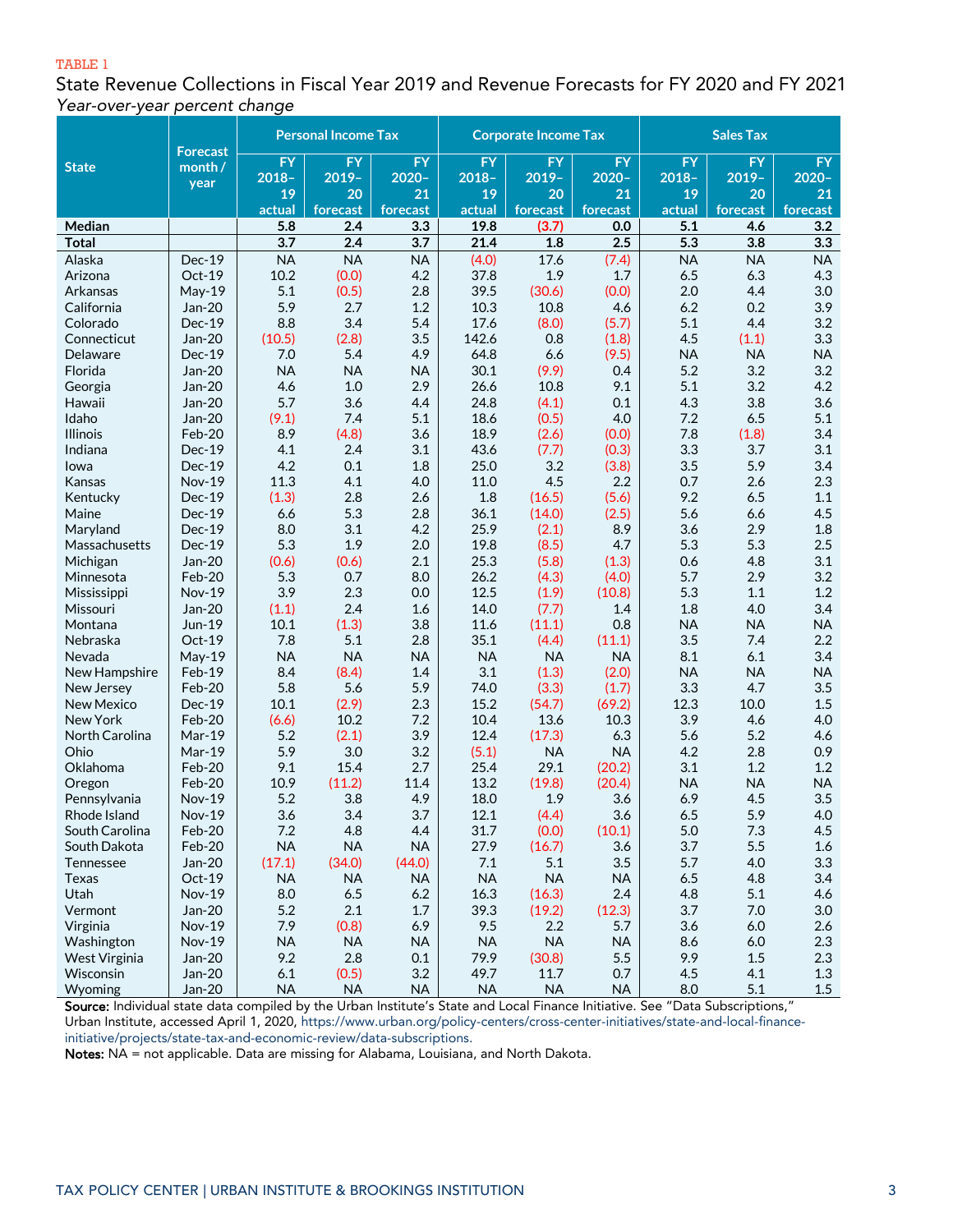## STATE REVENUE FORECASTS FOR THE CURRENT FISCAL YEAR, 2020

Officials in 33 states are debating and negotiating budgets for fiscal year 2021. The remaining 17 states have already enacted a biennial budget, but some of them have recently proposed a revised fiscal year 2021 budget. All states will certainly downgrade revenue forecasts in the coming weeks to factor in the expected impact of COVID-19 as well as information about actual April income tax filings.

Based on forecasts conducted before the COVID-19 outbreak, the median personal income tax revenue forecast for fiscal year 2020 indicated 2.4 percent growth, down from the 5.8 percent actual growth observed in fiscal year 2019. The median corporate income tax revenue forecast for 2020 anticipated a 3.7 percent decline compared with a 19.8 percent actual increase observed in fiscal year 2019. Finally, the median sales tax revenue forecast for fiscal year 2020 showed 4.6 percent growth, slightly weaker than the 5.1 percent actual growth observed in fiscal year 2019. In addition to declines based on changes in current corporate and personal income taxes, we may see further declines as some companies adjust income tax filings for 2019 to reflect carried-back losses.

#### *Personal Income Tax Revenue Forecasts for Fiscal Year 2020*

The median state forecast for personal income tax indicated 2.4 percent growth for fiscal year 2020, which was substantially weaker than the actual median growth rate of 5.8 percent observed for fiscal year 2019. Twenty-two states forecasted weaker growth in fiscal year 2020 than in 2019. Further, 13 states projected year-over-year declines in personal income tax collections.

As discussed in State Tax and Economic Review quarterly reports, personal income tax revenues have fluctuated wildly since November 2016, largely because of federal policy changes and the late 2018 to early 2019 shutdown of the federal government. First, some taxpayers pushed income out of calendar year 2016 into calendar year 2017 in anticipation of federal tax cuts in 2017. Second, state personal income tax revenues were artificially boosted in fiscal year 2018: the passage of the Tax Cuts and Jobs Act (TCJA) in December 2017 led some high-income taxpayers to accelerate state income tax payments into calendar year 2017 to take advantage of the full deductibility of state and local taxes, which the TCJA capped at \$10,000 beginning in 2018. Third, because of both the complexity of the TCJA and states' subsequent policy changes in response to the TCJA, many taxpayers delayed tax payments for tax year 2018, waiting to better understand the federal and state tax changes. Finally, tax filings were also likely delayed because of the federal government shutdown from December 22, 2018, to January 25, 2019. Therefore, personal income tax collections were again strong in fiscal year 2019 in part because of extension payments and larger-thanusual final payments received in April 2019.

States and policy analysts around the country were anticipating that the impact of the TCJA would be largely behind us and that growth in personal income tax revenues would revert to normal levels by 2020. But there were still large uncertainties. The most recent analysis from the Congressional Budget Office (CBO), released in late January 2020, estimated a 7.4 percent growth in capital gains in 2019 followed by a 1.9 percent decline in 2020.<sup>1</sup> California's Department of Finance estimated that tax revenues from capital gains in 2019 would reach \$15.3 billion, the state's highest amount ever in nominal terms. However, capital gains realizations for California taxpayers are expected to decline 2.5 percent in 2020, which is close to the CBO's estimates (California Department of Finance 2020). New York's Division of the Budget, on the other hand, anticipated growth of 3.6 percent in capital gains realizations in 2020 (New York State Division of the Budget 2020). Massachusetts's Department of Revenue forecasted taxes from capital gains to decrease between 9.8 to 14.6 percent in fiscal year 2020 (Massachusetts Department of Revenue 2019). Most other states do not publish separate capital gains forecasts, but we suspect their projections varied greatly as well. Forecasting capital gains is hard because they are highly dependent not only on stock market performance but also on taxpayer behavior, leading to great volatility. Although the stock market performed well in the second half of 2019 and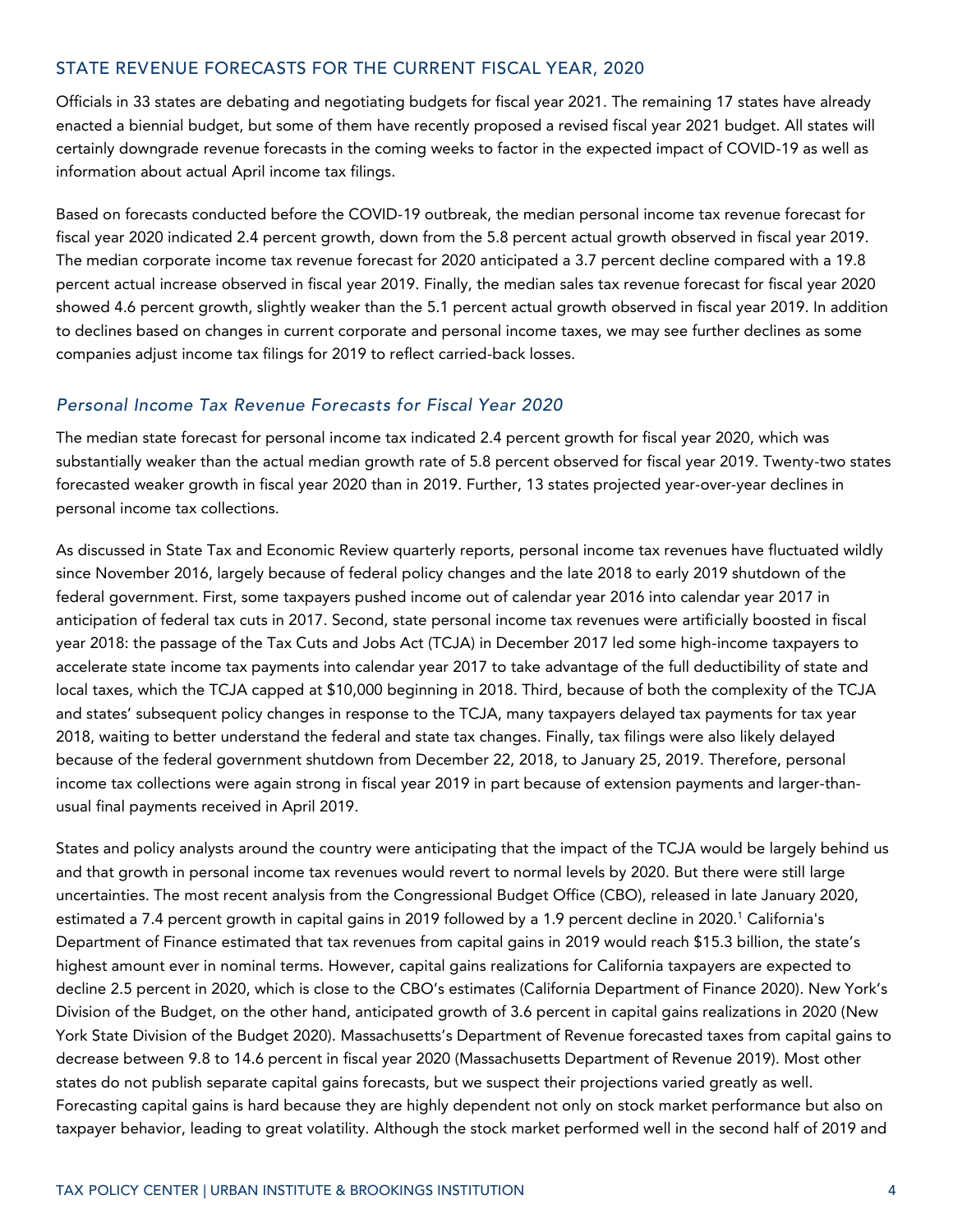the beginning of 2020, it has seen large swings since the end of February (mostly because of the COVID-19 pandemic), and continued swings are likely in the months ahead.

## *Corporate Income Tax Revenue Forecasts for Fiscal Year 2020*

Corporate income tax revenues were forecasted to decrease 3.7 percent in the median state in fiscal year 2020, which is substantially weaker than the actual median growth rate of 19.8 percent in fiscal year 2019. State corporate income tax revenue is highly volatile, and last year was no exception. Revenue growth varied greatly across the states in 2019, with five states experiencing growth of 50 percent or more and two experiencing declines. For fiscal year 2020, 28 states forecasted declines compared with fiscal year 2019 and 14 states forecasted growth. Corporate income tax revenues have generally surged since the passage of the TCJA.

States were forecasting weaker or declining corporate income tax revenues for fiscal year 2020 partly because of weakness in corporate profits throughout 2019.<sup>2</sup> And because of the global economic shock caused by the COVID-19 pandemic and steep declines in oil prices, we are anticipating even weaker corporate revenues, especially in areas related to tourism, hospitality, and energy.

#### *Sales Tax Revenue Forecasts for Fiscal Year 2020*

States expected slightly weaker growth in sales tax revenue collections for fiscal year 2020 than for 2019. The median state forecast for sales tax growth for 2020 was 4.6 percent, down from 5.1 percent in fiscal year 2019. Twenty-five states were anticipating slower growth in sales tax revenue collections for fiscal year 2020 than for fiscal year 2019, while two states were forecasting declines. Growth in state sales tax revenues was stronger in fiscal year 2019 than in prior years, mostly in response to the US Supreme Court's decision in South Dakota v. Wayfair, Inc. in June 2018 and subsequent changes in state administrative tax rules. Although states were hoping for some boost in sales tax revenues, the actual impact was not observed quickly due to lengthy processes for full implementation of the new rules. The complexities of tax administration of online sales, retailer compliance with the new regulations, and consumer behavior all played a role as well. For example, it appears that some retailers voluntarily collected and remitted sales taxes on online purchases ahead of states' deadlines for compliance with the new rules, but some other retailers are still not complying.

Although some purchases this month have surged with the onset of the COVID-19 pandemic, some of the goods purchased (e.g., grocery store food) are often exempt from state sales tax. Thirty-two of 45 states fully exempt groceries from sales tax. Arkansas, Illinois, Missouri, Tennessee, Utah, and Virginia tax grocery store food but do so at a lower rate than the general state sales tax rate. Hawaii, Idaho, Kansas, and Oklahoma tax grocery store food at the same rate as the general state sales tax rate but provide credits and rebates to lower-income households. And Alabama, Mississippi, and South Dakota apply the full state sales tax rate to grocery store food. It is too early to tell what sales tax revenues will be, but in all likelihood states (whether they tax grocery store food or not) will see declines in the coming months, especially with many businesses and services closing for indefinite periods or having limited activities.

#### STATE REVENUE FORECASTS FOR THE UPCOMING FISCAL YEAR, 2021

Before the COVID-19 pandemic affected the US acutely, states were forecasting stronger growth for personal income tax revenue collections but slightly weaker growth for sales tax revenue collections in fiscal year 2021 compared to fiscal year 2020 forecasts. Further, states were forecasting that they would collect approximately the same amount in corporate income tax revenues (in the aggregate) in fiscal year 2021 as in fiscal year 2020.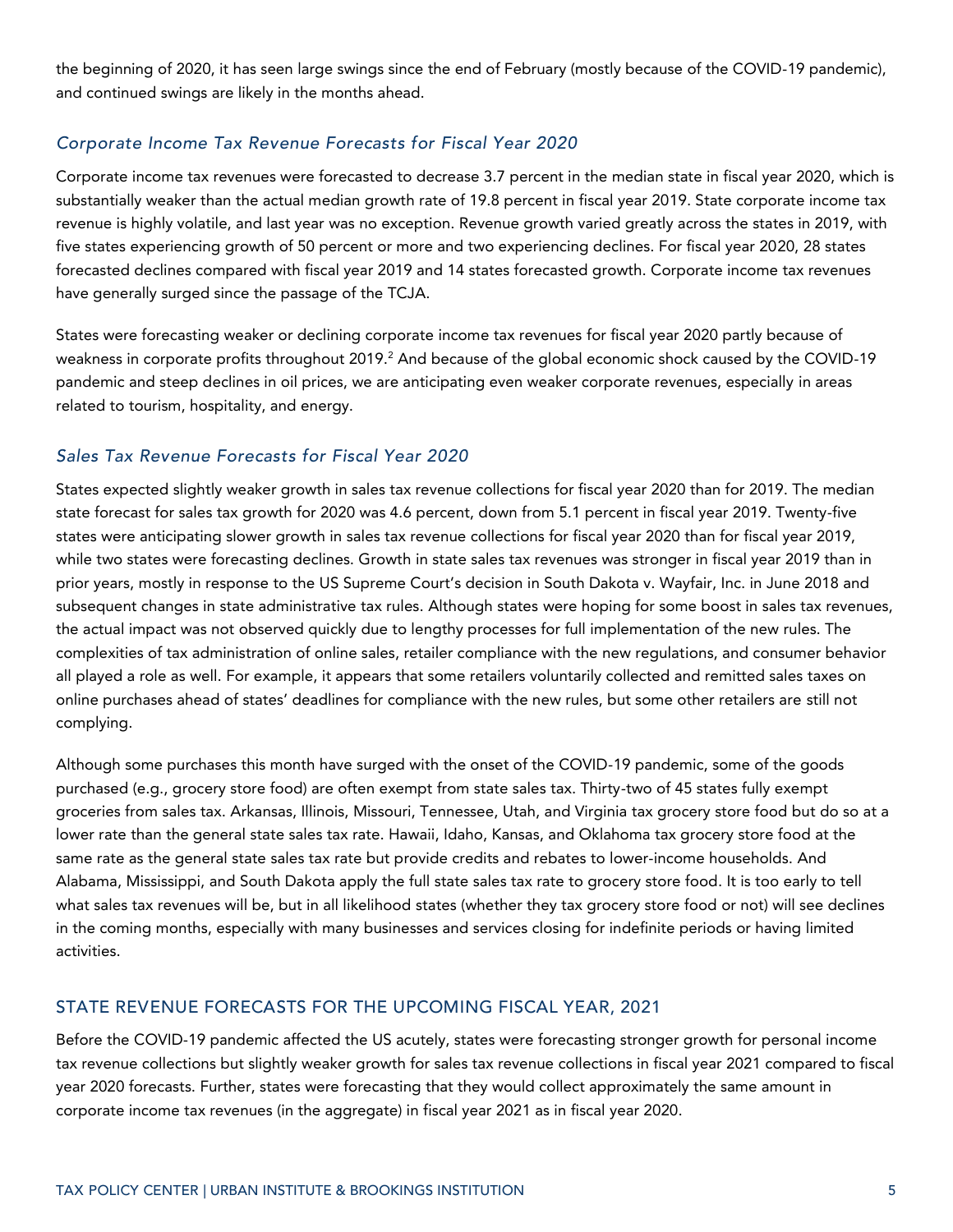The median personal income tax revenue forecast for fiscal year 2021 indicated 3.3 percent growth, which is nearly 1 percentage point stronger than the 2.4 percent projected growth for fiscal year 2020. The median forecasted growth in corporate income tax revenue collections was about the same for fiscal year 2021. Finally, the median sales tax revenue forecast for fiscal year 2021 indicated 3.2 percent growth, which is smaller than the 4.6 percent projected growth for fiscal year 2020. Of course, the growth rates for 2021 will depend in part on what fiscal year 2020 revenues look like.

## *Personal Income Tax Revenue Forecasts for Fiscal Year 2021*

The median state forecast for personal income tax revenue collections calls for 3.3 percent growth for fiscal year 2021, which is larger than the 2.4 percent projected growth estimated for fiscal year 2020. All states but Tennessee were forecasting growth in personal income tax revenues in fiscal year 2021 compared with fiscal year 2020. In Tennessee, the personal income tax applies only to interest and dividend income from investments, which probably explains the divergence. Fifteen states were projecting weaker growth in fiscal year 2021 than in 2020, while 24 states were projecting stronger growth.

Forecasts across the states vary widely. Eight states (Colorado, Idaho, Minnesota, New Jersey, New York, Oregon, Utah, and Virginia) were forecasting growth of over 5 percent for fiscal year 2021. Strong growth in New Jersey was partly caused by Governor Murphy's proposed extension of the 10.75 percent marginal tax rate on income over \$1 million, which state officials estimated would bring in an additional \$0.5 billion in revenue in fiscal year 2021 (New Jersey Governor's Office 2020). Revenue forecasters in Oregon were puzzled by the stronger growth in withholding given the weaker growth in wages for the coming year. They presumed that an increase in retirement income was likely a contributing factor for stronger personal income tax withholding: in recent years, more taxpayers have been cashing in individual retirement accounts and collecting pension income, both of which are subject to state withholding (Oregon Department of Administrative Services 2020).

Officials in California were forecasting 1.2 percent growth in personal income tax revenues in fiscal year 2021. The weakness in projected growth was partly related to an assumption that proprietorship income will fall as business activity shifts to corporate form. Further, California's forecasters were projecting weaker stock market growth ahead and thus year-over-year declines in capital gains realizations (California Department of Finance 2020).

These projections are certainly going to be revised as we better understand the economic and fiscal ramifications of the COVID-19 pandemic. In part, the effects will depend on the severity and length of the health crisis in the US and around the globe and on the effectiveness of federal and state responses.

# *Corporate Income Tax Revenue Forecasts for Fiscal Year 2021*

The median state forecast for corporate income tax revenue collections shows less than 0.1 percent growth for fiscal year 2021. Corporate income tax revenues were forecasted to decline in 21 states in fiscal year 2021 but to grow in another 21 states. Seven states (Mississippi, Nebraska, New Mexico, Oklahoma, Oregon, South Carolina, and Vermont) were forecasting double-digit declines in corporate tax revenue collections in fiscal year 2021. On the other hand, Georgia, Maryland, New York, North Carolina, Virginia, and West Virginia were projecting growth of over 5 percent in corporate income tax revenue collections. Reasons for stronger growth projections in these states varied. For example, officials in Maryland projected 8.9 percent growth in corporate income tax revenues in fiscal year 2021, mostly because of the ongoing effects of the TCJA's provisions (Maryland Board of Revenue Estimates 2019). Again these forecasts are likely to change drastically as we understand the fiscal ramifications of the current public health crisis.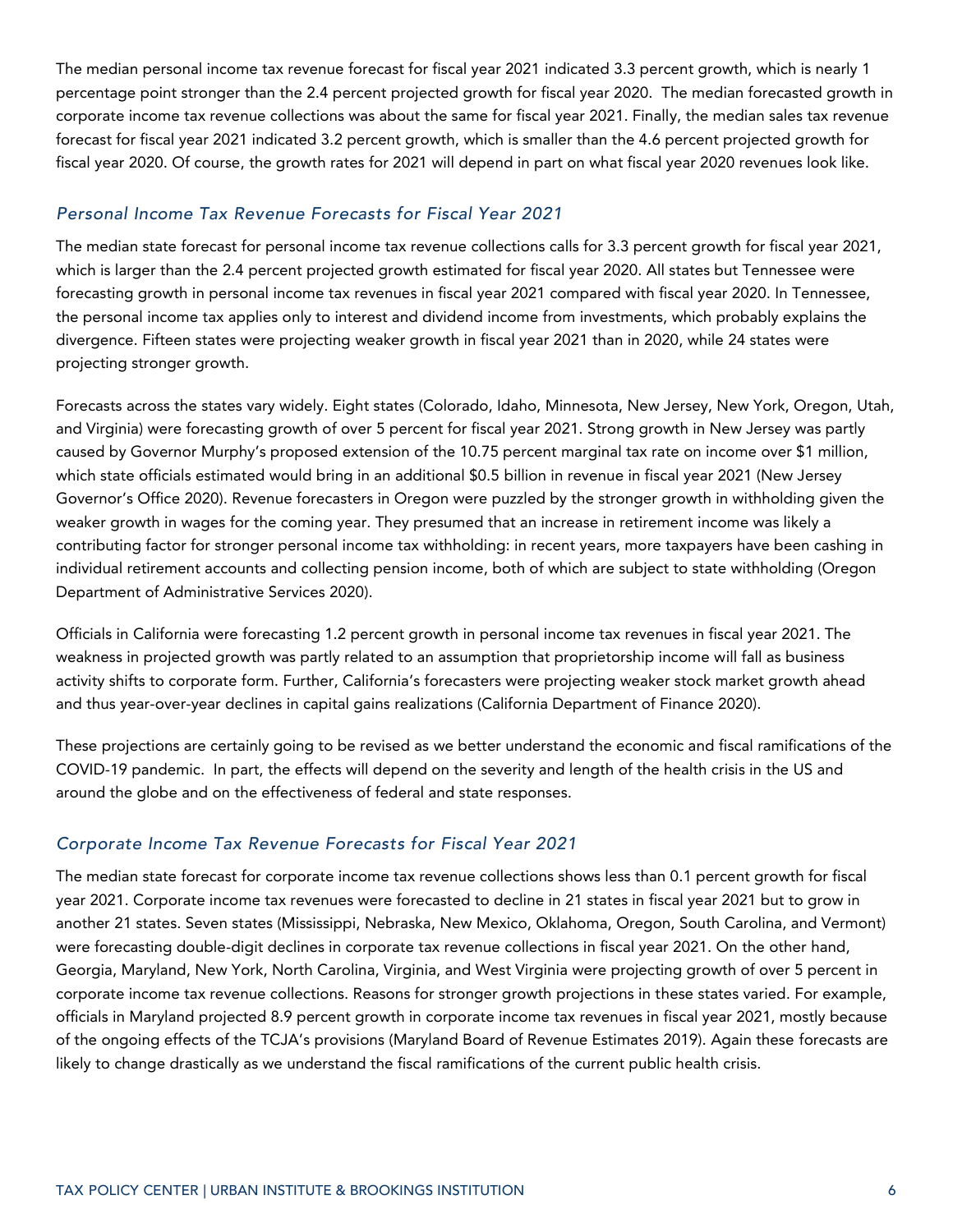## *Sales Tax Revenue Forecasts for Fiscal Year 2021*

The median sales tax revenue forecast for fiscal year 2021 called for 3.2 percent growth, which is less than the 4.6 percent projected growth for fiscal year 2020. Before the COVID-19 outbreak, all states were forecasting growth in sales tax revenue collections in fiscal year 2021. Projected growth in sales tax revenue collections for fiscal year 2021 ranged from 0.9 percent in Ohio to 5.1 percent in Idaho.

Weak projected growth in sales tax collections in Ohio is attributable to various policy changes. The most notable policy change is related to the federal government's Internet Tax Freedom Act of 1998, which was enacted to prevent state and local governments from levying sales taxes on internet access. However, Ohio was one of seven states exempted from the act because it imposed a sales tax on internet access before the adoption of the federal legislation in 1998. This "grandfathered" ability to tax internet access is set to expire at the end of fiscal year 2020, which is estimated to reduce sales tax revenue collections by \$187.5 million in fiscal year 2021. This helps explain Ohio's projections of weaker overall sales tax growth (Ohio Office of Budget and Management 2019).

The stronger growth in sales tax revenue forecast for Idaho was partly based on current and expected growth in the state's population and consequent greater overall economic activity (Idaho Division of Financial Management 2020).

#### **CONCLUSION**

Forecasting revenues with accuracy is inherently difficult, and forecasts are always subject to error. American economist Edgar Fiedler, who served in the cabinets of Presidents Richard Nixon and Gerald Ford, said, "If you have to forecast, forecast often."<sup>3</sup> Yet only a handful of states update their revenue forecasts regularly during the fiscal year, and some don't update their revenue forecasts at all. This is particularly problematic for states with biennial budgets.

But no matter how sophisticated forecasting models are, forecasting revenues accurately is particularly hard during a global pandemic and its resulting economic and political turbulence. State revenue forecasters are now facing extraordinary challenges because of uncertainties about the severity and length of the COVID-19 outbreak and its impact on the US economy and state budgets.

In their latest revenue projections, many state forecasters expressed concerns about elevated downside risks and the possibility of economic slowdown or downturn, but they had no idea of the challenges on the horizon. Before COVID-19 spread acutely to the US and around the globe, state forecasts generally called for growth in fiscal year 2021, but the forecasted acceleration was weak. Moreover, forecasted growth for both personal income tax and sales tax revenue was much slower than historical growth rates, which averaged around 7 percent between 1981 and 2007. As mentioned, these forecasts will certainly be revised downward because of the global pandemic.

States had raised various concerns with their forecasts, including the threat of instability in global markets, the nation's political climate, volatility in oil prices, political and economic risks associated with tariffs, the Federal Reserve Board's interest rate cuts in the second half of 2019, the changing consumption and spending habits of Americans, an aging workforce and long-term demographic changes, and anticipation of further tax policy changes at the federal level that often have direct impact on state budgets. All those concerns still hold true, but COVID-19 poses a much bigger threat to state budgets and to the overall economy.

The state fiscal picture quickly turned from positive to gloomy for the remainder of current fiscal year 2020, the forthcoming fiscal year 2021, and beyond as states are facing enormous fiscal challenges and uncertainties related to the global pandemic. It is unclear whether states will have to raise tax rates or face unexpected budget deficits if confronted with a weakening economy; lowered revenues; and increased spending caused by higher health care costs, unemployment costs, and the need for an expanded social safety net.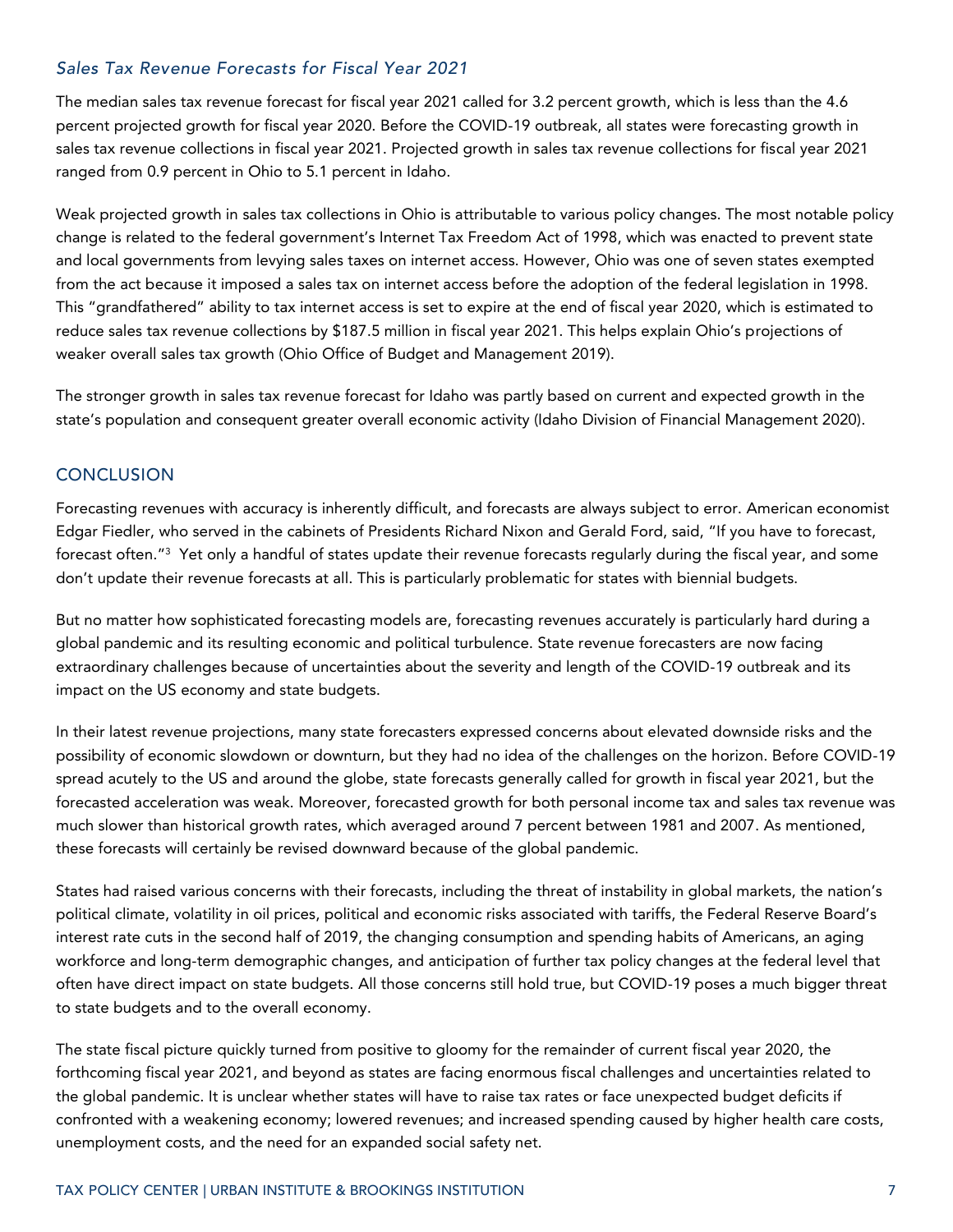Looking forward, state economic and revenue performance will be significantly affected by three emerging factors. First and foremost, the global pandemic will significantly hurt state budgets and economies. Economic activity for many businesses and services has been abruptly curtailed, inevitable layoffs are on the horizon, and stock markets and oil prices are declining; all will undoubtedly translate into lower state tax revenue collections.

Second, the upcoming presidential election creates large uncertainties for the states. No matter the results of the presidential and congressional elections, more fiscal and economic policy changes at the federal level are likely coming, particularly in response to the COVID-19. Federal policy changes play a crucial role because "volatility can be compounded by federal policies that have unintended and hard to measure consequences at the state level" (Boyd and Dadayan 2014). For example, the passage of the TCJA led to large volatility in personal and corporate income tax revenues, making state forecasters' jobs even harder. Any action taken by the federal government in response to the COVID-19 pandemic will thus have a huge effect on all aspects of state and local finances.

Third, the Federal Reserve Board has cut interest rates five times since July 2019. The latest cuts were on March 3, 2020, and March 16, 2020, and they are the largest one-time cuts since 2008. These cuts are intended to mitigate the negative economic impact of the spread of COVID-19. Although interest rate cuts may work in the short term, these actions leave no room for further interest rate cuts in the event of recession, which at this point seems likely.

In short, states' reported revenue forecasts likely overestimate revenues due to not accounting for the impact of the COVID-19 pandemic. States should quickly revise revenue forecasts to factor this crisis in and remain vigilant to future changes in the global economy. Many states may be able to address revenue shortfalls with cash balances in the short term. But the longer-term fiscal outlook is worrisome.

#### **NOTES**

- <sup>1</sup> See data that supplement the Congressional Budget Office's January 2020 report, *The Budget and Economic Outlook: 2020 to 2030* [\(CBO](https://www.cbo.gov/publication/56020) 2020). The specific data file is the January 2020 revenue projections file at "Budget and Economic Data," Congressional Budget Office, accessed April 1, 2020, [https://www.cbo.gov/about/products/budget-economic-data.](https://www.cbo.gov/about/products/budget-economic-data)
- <sup>1</sup> See Bureau of Economic Analysis, National Income and Product Accounts, Table 6.16D. Corporate Profits by Industry, [https://apps.bea.gov/iTable/iTable.cfm?reqid=19&step=2#.](https://apps.bea.gov/iTable/iTable.cfm?reqid=19&step=2)
- <sup>1</sup> See Edgar Fiedler, "The Three Rs of Economic Forecasting: Irrational, Irrelevant and Irreverent," June 1977.

#### **REFERENCES**

- Donald J. Boyd and Lucy Dadayan. 2014. State Tax Revenue Forecasting Accuracy: Technical Report. Albany, NY, The Nelson A. Rockefeller Institute of Government.
- CBO (Congressional Budget Office). 2020. The Budget and Economic Outlook: 2020 to 2030. Washington, DC: CBO.
- California Department of Finance. 2020. Governor's Budget Summary 2020–21. Sacramento, CA: Governor of the State of California.
- Idaho Division of Financial Management. 2020. General Fund Revenue Book, FY 2021 Executive Budget January 2020. Boise, ID: Executive Office of the Governor.
- Maryland Board of Revenue Estimates. 2019. Estimated Maryland Revenues, Fiscal Years Ending June 30, 2020 and June 30, 2021. Annapolis: Maryland Board of Revenue Estimates.
- Massachusetts Department of Revenue. 2019. Briefing Book FY2021 Consensus Revenue Estimate Hearing. Boston: Massachusetts Department of Revenue.
- New Jersey Governor's Office. The Governor's FY 2021 Budget in Brief. Trenton: New Jersey Governor's Office.
- New York State Division of the Budget. 2020. FY 2021 Economic and Revenue Outlook. Albany, NY: Governor of the State of New York.